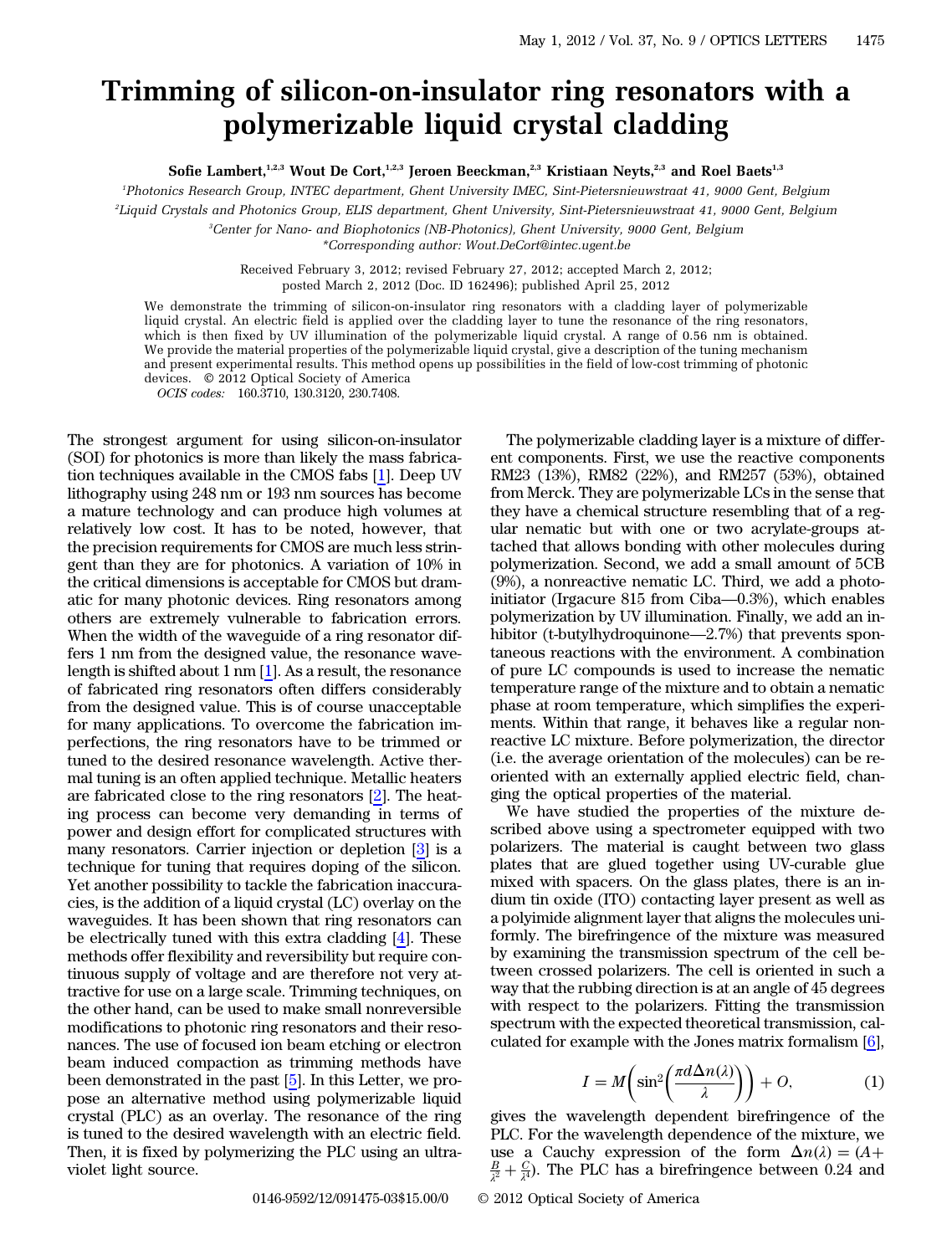0.28 in the wavelength range of 400 to 750 nm. When a voltage is applied over the cell, we find that the retardation  $\Delta nd$  decreases (see Fig. [1\)](#page-1-0) due to the reorientation of the director. An AC signal is used to prevent drift of ions in the LC. Illuminating the cell with UV light, causes polymerization of the material and the retardation is measured again after polymerization. We find that polymerization results in a small drop of the retardation, but for the most part the director orientation is preserved. When the voltage is switched off, the molecules retain their frozen orientation and the birefringence remains stable. Polymerization of different cells at different voltages show similar behavior and the drop in retardation is reproducible.

We then apply this PLC mixture as a cladding layer on top of SOI ring resonators. The SOI chips consist of a Si substrate, a 2  $\mu$ m thick insulating oxide layer, and a 220 nm thin Si layer in which the structures are etched. We glue a glass plate on top of this chip, using UV-curable glue mixed with spacers of 3  $\mu$ m radius (see Fig. [2](#page-1-1) and Fig. [3](#page-1-2)). The top glass plate is coated with an electrical conducting layer (ITO) and an alignment layer, respectively. The cell is filled with the PLC mixture. The alignment of the director on the rubbed surface is parallel to the input waveguides on the chip. It has been shown that on the surface of the chip, the director aligns along the waveguide structures [\[7](#page-2-6)]. An electric field is applied between the ITO contacting layer and the Si substrate. The director then reorients along the fieldlines with increasing voltage. The rings under study here consist of waveguides of 220 nm heigth and 500 nm width. They have a bend radius of 6  $\mu$ m as shown in Fig. [3.](#page-1-2)

The TE mode in a small SOI waveguide has electric field components along all three major axes and all three contribute to the effective index. When the director is reoriented from an orientation parallel to the waveguides to an orientation perpendicular to them, it is the contribution of the z-component that will cause the largest effect. The y-component is too weak to have any influence and the x-component experiences the low dielectric constant (associated with the short axes of the molecules) during the entire process. As the z-component experiences a gradually decreasing dielectric constant (see Fig. [4\)](#page-1-3), the tuning process will yield a decreasing effective index of the mode and therefore a decreasing resonance wavelength of the ring resonator.

To test this principle experimentally, we couple light from a tunable laser into the waveguides and measure

<span id="page-1-0"></span>

Fig. 1. Retardation of the PLC cell as a function of voltage at a wavelength of 750 nm. Upon polymerization the material is frozen.

<span id="page-1-1"></span>

Fig. 2. Schematic cross section of a device consisting of a SOI substrate with PLC cladding, sealed off by a glassplate with a transparent ITO electrode and polyimide alignment layer.

<span id="page-1-2"></span>

Fig. 3. Schematic top view of a device consisting of a SOI substrate with LC cladding, sealed off by a glassplate with a transparent ITO electrode and polyimide alignment layer (left). Schematic top view of a single ring resonator with the straight waveguide below (right).

<span id="page-1-3"></span>

Fig. 4. Without an electric field present, the director aligns along the waveguides. It reorients along the fieldlines whenever an electric field is applied.

the output with a power detector. The in- and outcoupling is done with grating couplers that can couple light from an optical fiber into a nanophotonic waveguide. We apply a voltage to the cell with a frequency of 1 kHz and increase the amplitude in steps. For low voltage levels, we notice that the resonance wavelength remains undisturbed. We find that the threshold for tuning lies around 2.5 V. Now, the field is strong enough to start reorienting the LC molecules. Above threshold, the resonance wavelength shifts towards lower wavelengths, as predicted (see Fig.  $5$  and Fig.  $6$ ). The tuning range we achieve before the photopolymerization is carried out, is 0.75 nm. We polymerize the cell at 10 V, where the shift is 0.4 nm. We find that polymerizing the LC induces a small red-shift of the resonance wavelength and the resulting shift, after polymerization, is about 0.2 nm. The red-shift can be caused by different mechanisms. First, it is difficult to predict to which extent the orientation of the liquid crystal around the surfaces and edges of the SOI is preserved after photopolymerization. Second, due to the polymerization process, minor rearrangements take place inside the molecules which alter the optical anisotropy of the